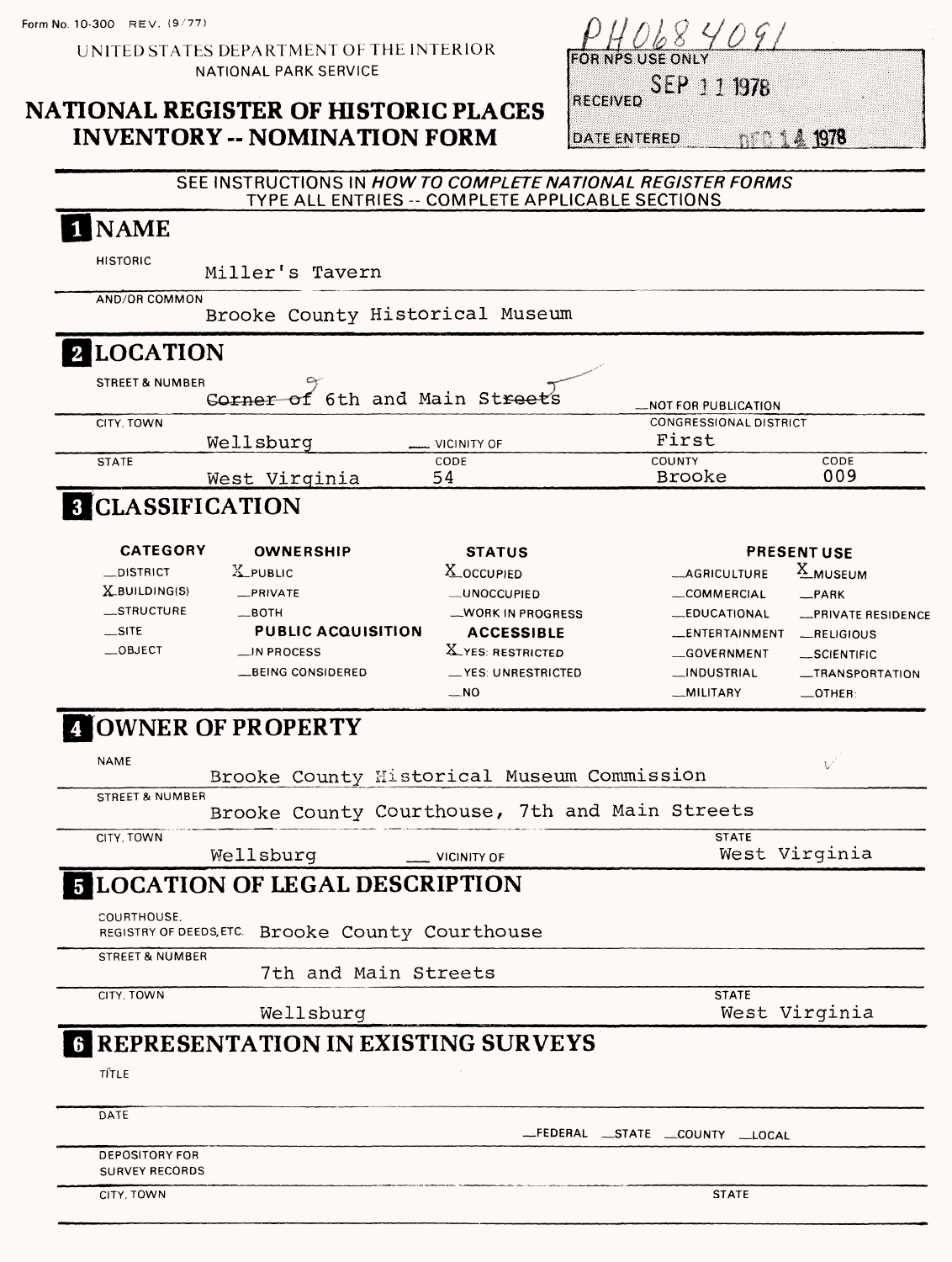### **Z** DESCRIPTION

| <b>CONDITION</b>  |                  | <b>CHECK ONE</b><br><b>CHECK ONE</b> |                 |  |
|-------------------|------------------|--------------------------------------|-----------------|--|
| _EXCELLENT        | DETERIORATED     | <b>UNALTERED</b>                     | X ORIGINAL SITE |  |
| $X_{\text{GOOD}}$ | <b>RUINS</b>     | <b>XALTERED</b>                      | <b>MOVED</b>    |  |
| $-FAIR$           | <b>UNEXPOSED</b> |                                      |                 |  |

DESCRIBETHE PRESENT AND ORIGINAL (IF KNOWN) PHYSICAL APPEARANCE

Miller's Tavern is located at the northeast corner of 6th and Main Streets opposite the Wellsburg wharf in Wellsburg, Brooke County, West<br>Virginia. The two-story, hip-roofed building is a simple rectangle The two-story, hip-roofed building is a simple rectangle constructed of brick sited on a once thriving riverfront street overlooking the Ohio River. Despite 20th century alterations of the building that have damaged its historical fabric, Miller's Tavern retains for the most part those elements that identify it as one of West Virginia's earliest extant examples of vernacular Federal style architecture.

In the late 18th and early 19th century, taverns were inns and inns were taverns. Miller's Tavern was constructed to accomodate, therefore, travellers who desired refreshment and temporary amenities, or overnight lodging. The buildings utility is clearly evident in its layout and massing. Featuring only a three-bay front, the Miller's Tavern/Brooke County Historical Museum building nearly covers an entire city lot with its nine-bay sides. The great length of the structure was necessitated by business needs to house travellers and by space needs that were competitive even in the early 19th century along Water (Main) Street where brick buildings monopolized available land adjacent to Wellsburg's busy riverfront.

Miller's Tavern is a brick rectangle, though at the date of its construction near the turn of the 19th century the building was planned as an L. The ell of the structure comprises the present front extending along Main Street, a fact betrayed by the well preserved sandstone foundation blocks that may be seen in the full basement underlying the building. At the turn of the 20th century the space at the rear of the ell on the north side of the building was enclosed to give the structure its present rectangular shape.

The addition is apparent in the dissimilar foundation blocks of the basement, in the five-course American brick bonding that contrasts with the original west and south walls laid in the traditional Flemish style, and in the cornice and fascia board seam apparent at the point of the addition.

Aside from the Flemish bond brickwork, no ornamentation is evident in the otherwise severe front and side elevations. Plain rectangular sandstone window lintels are flush with the building's now painted walls. A single bay wooden front porch is a recent addition. First floor windows have been bricked-up or filled in with molded glass blocks. Upper floor windows are covered with painted wooden sheets.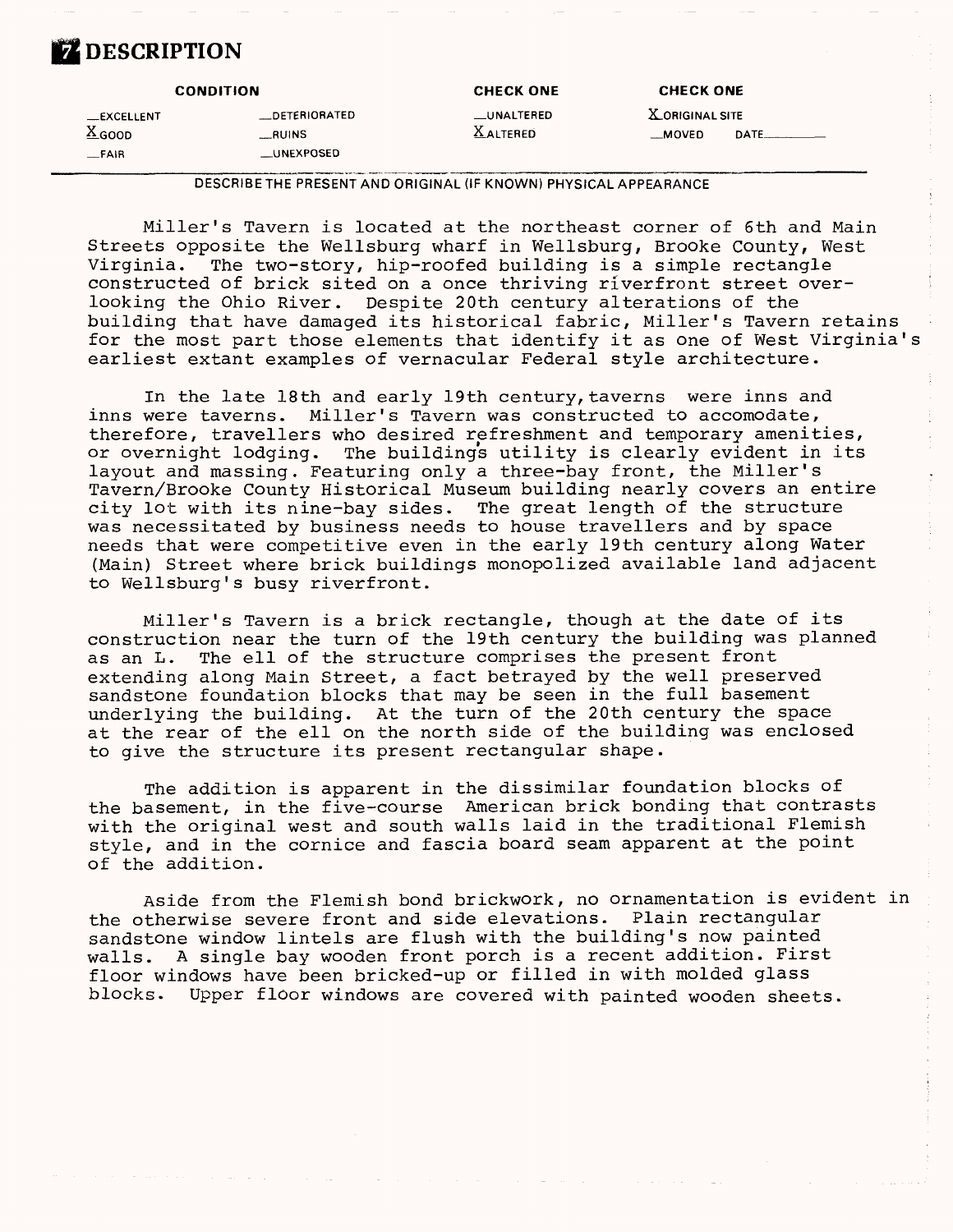UNITED STATES DEPARTMENT OP THE INTERIOR NATIONAL PARK SERVICE

### **NATIONAL REGISTER OF HISTORIC PLACES INVENTORY -- NOMINATION FORM**



**CONTINUATION SHEET** TEM NUMBER 7 PAGE 2

These alterations occured for the most part in recent years when the building was used as the headquarters of a fraternal society.

Major alterations of the interior were undertaken in the 1930s to provide space for a local club. The removal of the original fabric has virtually gutted the structure. The space within the building is presently utilized by the Brooke County Historical Society for exhibits, meetings, and receptions.

Miller's Tavern stands on a terrace approximately four feet in height. The ashlar sandstone retaining blocks are similar to the tavern's finished foundation stones. Terraces and high foundations are common characteristics of the older buildings of flood prone Ohio River communities.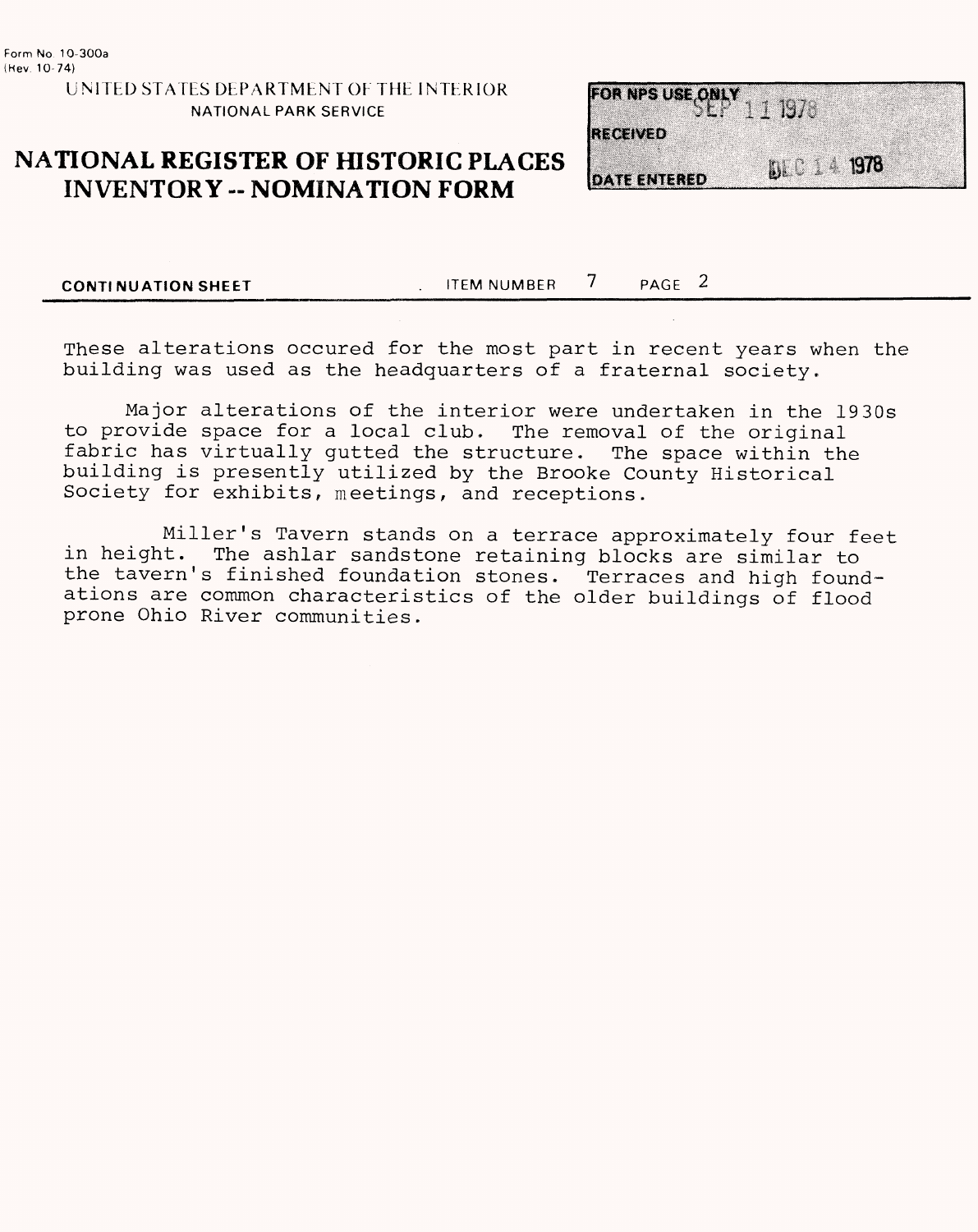## **8 SIGNIFICANCE**

| <b>PERIOD</b>                                                                                          |                                                                                                                                  | AREAS OF SIGNIFICANCE -- CHECK AND JUSTIFY BELOW                                                                                                           |                                                                                                                            |                                                                                                                           |  |
|--------------------------------------------------------------------------------------------------------|----------------------------------------------------------------------------------------------------------------------------------|------------------------------------------------------------------------------------------------------------------------------------------------------------|----------------------------------------------------------------------------------------------------------------------------|---------------------------------------------------------------------------------------------------------------------------|--|
| _PREHISTORIC<br>_1400-1499<br>$-1500-1599$<br>$-1600-1699$<br>$21700 - 1799$<br>1800-1899∆<br>$-1900-$ | _ARCHEOLOGY-PREHISTORIC<br>_ARCHEOLOGY-HISTORIC<br>AGRICULTURE<br><b>XARCHITECTURE</b><br>$-ART$<br>__COMMERCE<br>COMMUNICATIONS | COMMUNITY PLANNING<br>CONSERVATION<br>ECONOMICS<br>—EDUCATION<br>__ENGINEERING<br><b>XEXPLORATION/SETTLEMENT</b><br>__INDUSTRY<br>$\blacksquare$ INVENTION | LANDSCAPE ARCHITECTURE<br>$\Box$ LAW<br>__LITERATURE<br>__MILITARY<br>__MUSIC<br><b>PHILOSOPHY</b><br>_POLITICS/GOVERNMENT | RELIGION<br>__SCIENCE<br>_SCULPTURE<br>SOCIAL/HUMANITARIAN<br>$_{\text{}}$ THEATER<br>-TRANSPORTATION<br>_OTHER (SPECIFY) |  |
| <b>SPECIFIC DATES</b><br><b>BUILDER/ARCHITECT</b><br>John Henderson<br>c. 1797                         |                                                                                                                                  |                                                                                                                                                            |                                                                                                                            |                                                                                                                           |  |

#### **STATEMENT OF SIGNIFICANCE**

The Miller's Tavern at Wellsburg, Brooke County, West Virginia, is one of the Ohio Valley's oldest surviving examples of Federal style architecture. It is located nearly apposite the Wellsburg wharf, and was therefore an integral part of the social and economic fabric of a river town that rivaled Wheeling as a leading commercial center on the upper Ohio River in the early 19th century. The tavern served as a hostelry for travellers and passengers sailing to and from Pittsburgh, Wheeling, Marietta, Cincinnati, and New Orleans. As a commercial center, Wellsburg traffic moved on keelboats, flatboats, and river steamers whose presence was an everyday scene at the city wharf.

Wellsburg was a famous point of debarkation for pioneers headed for Kentucky and the Ohio Country that, before 1803, was called the Northwest<br>Territory. As a shipbuilding center, Wellsburg attracted entrepreneurs As a shipbuilding center, Wellsburg attracted entrepreneurs and rivermen whose appearance in the city might have been noticed at several Water Street inns including: the Washington Inn, the Granite House, and the Virginia House.

The advantageous location of Miller's Tavern is probably a result of its construction as a virtual adjunct of one of the wharf's warehouses or, as they were better known, "checkhouses". Checkhouse owners often resided in and owned inns adjacent to local wharfs. John Henderson, credited as the builder of Miller's Tavern, was known to have been owner of a warehouse on the riverbank north of the city wharf.

Local tradition ascribes the construction of Miller's Tavern to John Henderson. Henderson died in 1798, so the date of the building may predate his death by several years. Basis for this tradition rests in an indenture at the Brooke County Courthouse, dated May 28, 1818, in which property belonging to Duncan Henderson, heir of John Henderson, including "one lot of ground in the town of Wellsburg No 17 situate on the corner of Watter and Ohio Streets whereon is erected a tavern now in the tenure of William Miller..." is sold to, one, William Wallace.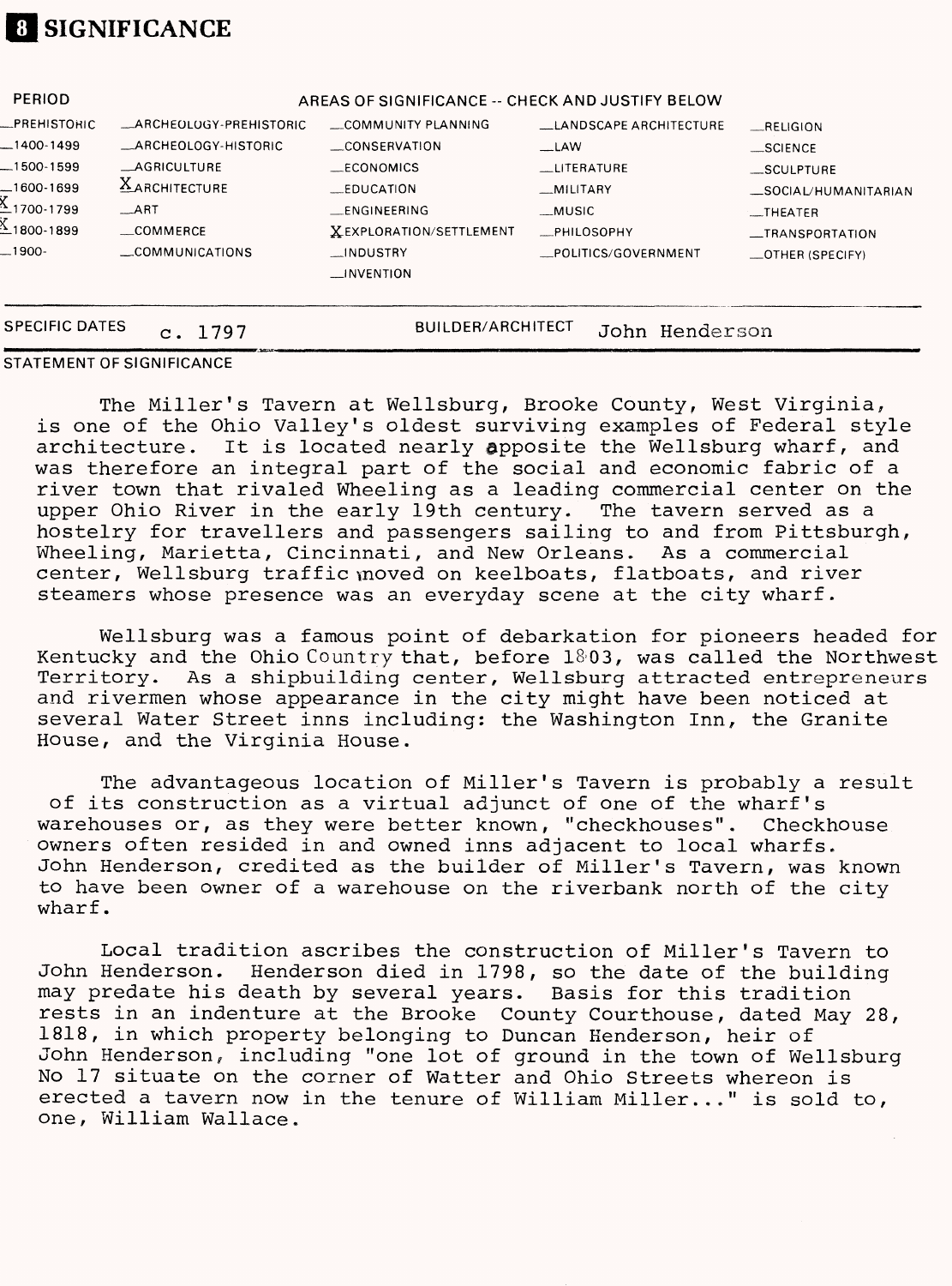### **UMAJOR BIBLIOGRAPHICAL REFERENCES**

Brooke County Historical Museum brochure, Brooke County Historical Museum Commission, Wellsburg, West Virginia, n.d.

"Brooke Historians Seek Federal Aid". Steubenville, Ohio, Herold-Star, Dec. 1, 1974, p.LLS.

## **DGEOGRAPHICAL DATA**

ACREAGE OF NOMINATED PROPERTY **1/4 acre\_\_\_\_\_\_** QUADRANGLE NAME Steubenville East, W.V., PA, OhiQ<sub>UADRANGLE SCALE</sub> 1:24,000 **UTM REFERENCES**

| $A[1, 7]$ $[5]3, 2[8, 3, 0]$ $[4, 4[5, 7]5, 0, 0]$<br>EASTING<br><b>ZONE</b> | <b>NORTHING</b>                                                                                                 | B<br>ZONE EASTING NORTHING |  |
|------------------------------------------------------------------------------|-----------------------------------------------------------------------------------------------------------------|----------------------------|--|
|                                                                              | the contract of the contract of the contract of the contract of the contract of the contract of the contract of |                            |  |

**r.l , I I I i I . i I I , i I • i I H! i I I I i I i i I I . I . I . i I**

**VERBAL BOUNDARY DESCRIPTION** Located on lot no. 17 plat of Wellsburg at the northeast corner of 6th and Main Streets facing Main Street,

| <b>STATE</b>               | CODE <sup>®</sup>                                                | COUNTY    | CODE                                                          |
|----------------------------|------------------------------------------------------------------|-----------|---------------------------------------------------------------|
|                            |                                                                  |           |                                                               |
| <b>STATE</b>               | CODE                                                             | COUNTY    | CODE                                                          |
| <b>FORM PREPARED BY</b>    |                                                                  |           |                                                               |
| NAME / TITLE               |                                                                  |           |                                                               |
|                            | Rodney S. Collins, Research Assistant                            |           |                                                               |
| ORGANIZATION               |                                                                  |           | DATE                                                          |
|                            |                                                                  |           | West Virginia Department of Culture and History July 18, 1978 |
| <b>STREET &amp; NUMBER</b> |                                                                  |           | <b>TELEPHONE</b>                                              |
|                            | The Cultural Center, Capitol Complex                             |           | $304 - 348 - 0244$                                            |
| <b>CITY OR TOWN</b>        |                                                                  |           | <b>STATE</b>                                                  |
| Charleston                 |                                                                  |           | West Virginia                                                 |
|                            | <b>STATE HISTORIC PRESERVATION OFFICER CERTIFICATION</b>         |           |                                                               |
|                            | THE EVALUATED SIGNIFICANCE OF THIS PROPERTY WITHIN THE STATE IS: |           |                                                               |
| NATIONAL___                |                                                                  | STATE $X$ | LOCAL $\underline{X}$                                         |

**criteria and procedures set forth by the National Park Service.**  $\Omega$ 

| STATE HISTORIC PRESERVATION OFFICER SIGNATURE                                 | exemelitora<br>September       |
|-------------------------------------------------------------------------------|--------------------------------|
| <b>TITLE</b>                                                                  | <b>DATE</b>                    |
| <b>FOR NPS USE ONLY</b><br><b>I HEREBY CERTIFY THAT THIS PROPERTY IS INCI</b> | <b>TIOMAL REGISTER</b><br>DATE |
| THE NATIONAL REGISTER<br><b>ATTEST:</b>                                       | DATE<br>7 G)                   |
| <b>CHIEF OF REGISTRATION</b>                                                  |                                |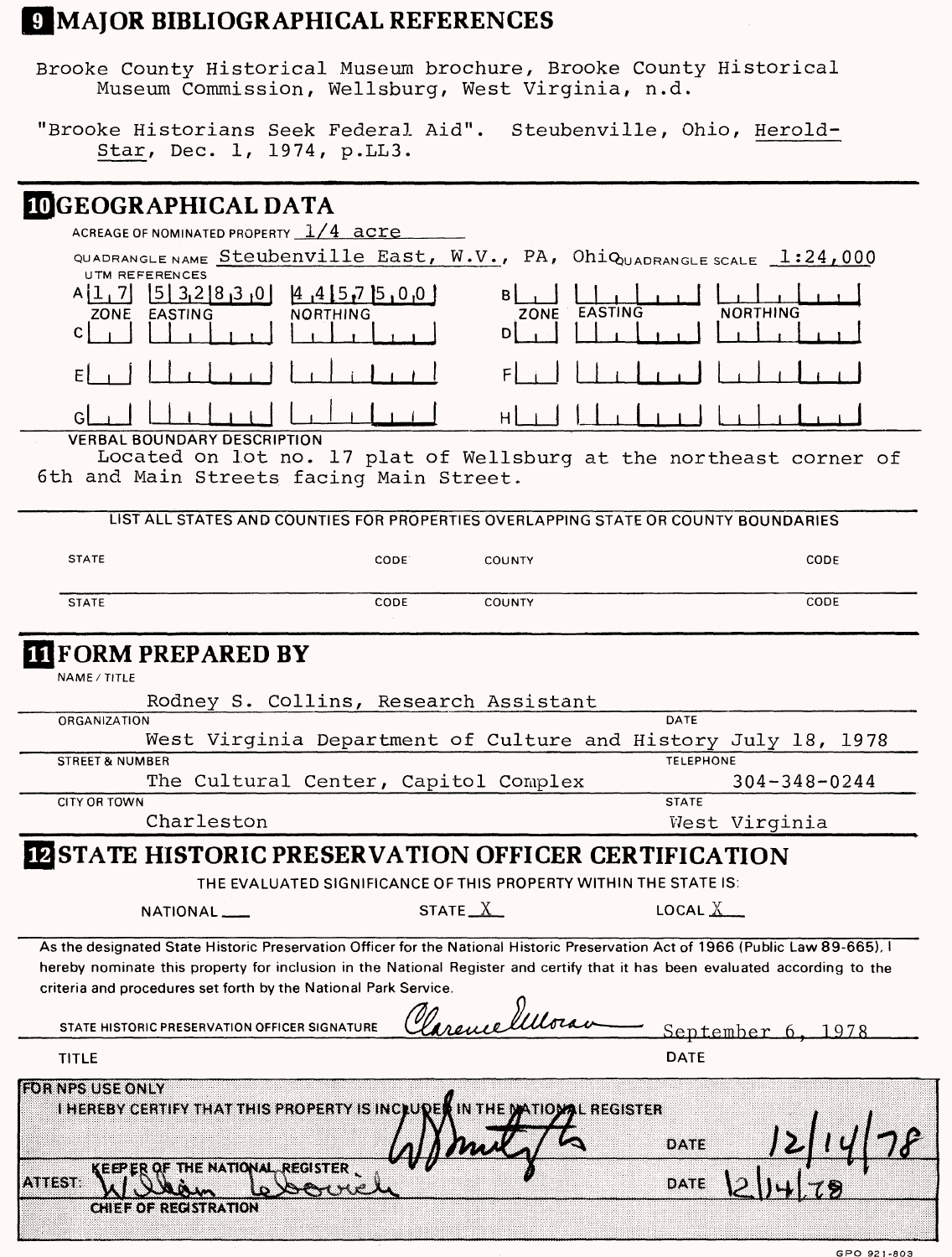#### UNITED STATES DEPARTMENT OF THE INTERIOR NATIONAL PARK SERVICE

### **NATIONAL REGISTER OF HISTORIC PLACES INVENTORY -- NOMINATION FORM**

| FOR NPS USE ONLY    |  |             |  |
|---------------------|--|-------------|--|
| RECEIVED SEP 111978 |  |             |  |
|                     |  |             |  |
| DATE ENTERED        |  | DEC 14 1978 |  |

**CONTINUATION SHEET ITEM NUMBER 8** PAGE 2

It seems likely that Miller leased the inn from Henderson until 1818. On page 329 of Louis Coachran's book, The Fool of God, is the statement: "In 1841, Alexander Campbell advised students visiting Bethany College if coming by boat to stop at Mrs. Miller's Tavern in Wellsburg". A presumtion from this quote is that this is the same tavern and that Mrs. Miller, following the death of her husband, continued to operate it for a number of years.

After the occupancy of numerous tenants, a fraternal society purchased the building in the 1930s. During their stay major interior and certain exterior alterations were undertaken, In 1973, the building was sold to the Brooke County Commission, who in turn, gave it to the people of Brooke County as a museum. The old Miller's Tavern, one of the oldest buildings in the county, is administered by the Brooke County Historical Museum Commission and the Brooke County Historical Society.